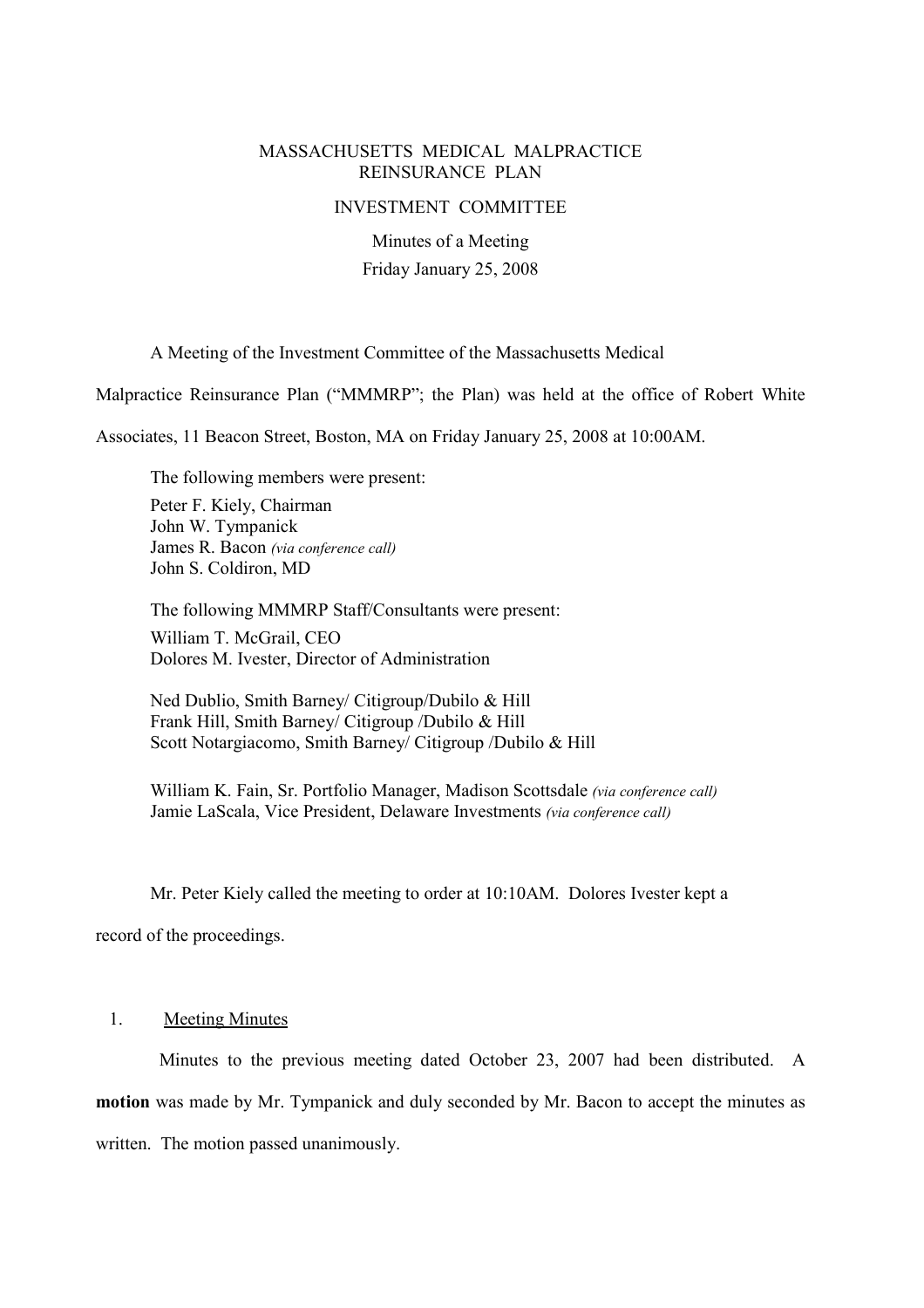Mr. Notargiacomo distributed a *US Bank Account Summary* report as of  $1/23/08$  to all in attendance and a copy is included with the minutes. He reviewed the report and noted that even with the volatile market conditions the total Portfolio had dropped only \$250K since 12/31/07.

#### 2. Conference Call – Mr. William Fain, Sr. Portfolio Manager, Madison Scottsdale

At this time, Mr. William Fain of Madison Scottsdale joined the meeting by conference call. He discussed the phases of the volatile market over the past several months including the unprecedented swing in Treasuries and noted the Portfolio maintained its income stream relatively well. The committee briefly discussed the Plan's need to withdraw cash from the Portfolio over the next two years. More specific details related to duration and cash needs will be discussed with Mr. Fain within the next two weeks on a separate call from the Plan. Mr. Fain explained he is comfortable with the risk, duration and credit profiles of the Portfolio at this time considering the market conditions. Mr. Fain responded to committee questions regarding mortgages, municipal bonds and debt market noting that credit rating agencies are using older models no longer applicable to today's market conditions. In conclusion, Chairman Kiely expressed his gratitude to Mr. Fain on his outstanding performance steering the Portfolio through an extremely difficult market time. Mr. Fain ended his conference call at this time.

## 3. Conference Call – Ms. Jamie Scala, VP, Delaware Investments (International Equity)

Ms. Jamie Scala joined the meeting by conference call at this time. Mr. Notargiacomo introduced Ms. Scala and asked her to report on the International Equities portfolio. Ms. Scala discussed the various sectors of the Portfolio noting a reversal in several sectors since her last report to the committee earlier this year. Specifically overweighting and strong stock selection in Industrials, Telecoms, Energy and Consumer Stables sectors contributed to strong returns in the  $4<sup>th</sup>$  quarter. She noted the industry saw a jump of \$20 in oil prices. Sub-prime mortgage issues contributed adversely to the Financial sector results. She discussed several new securities added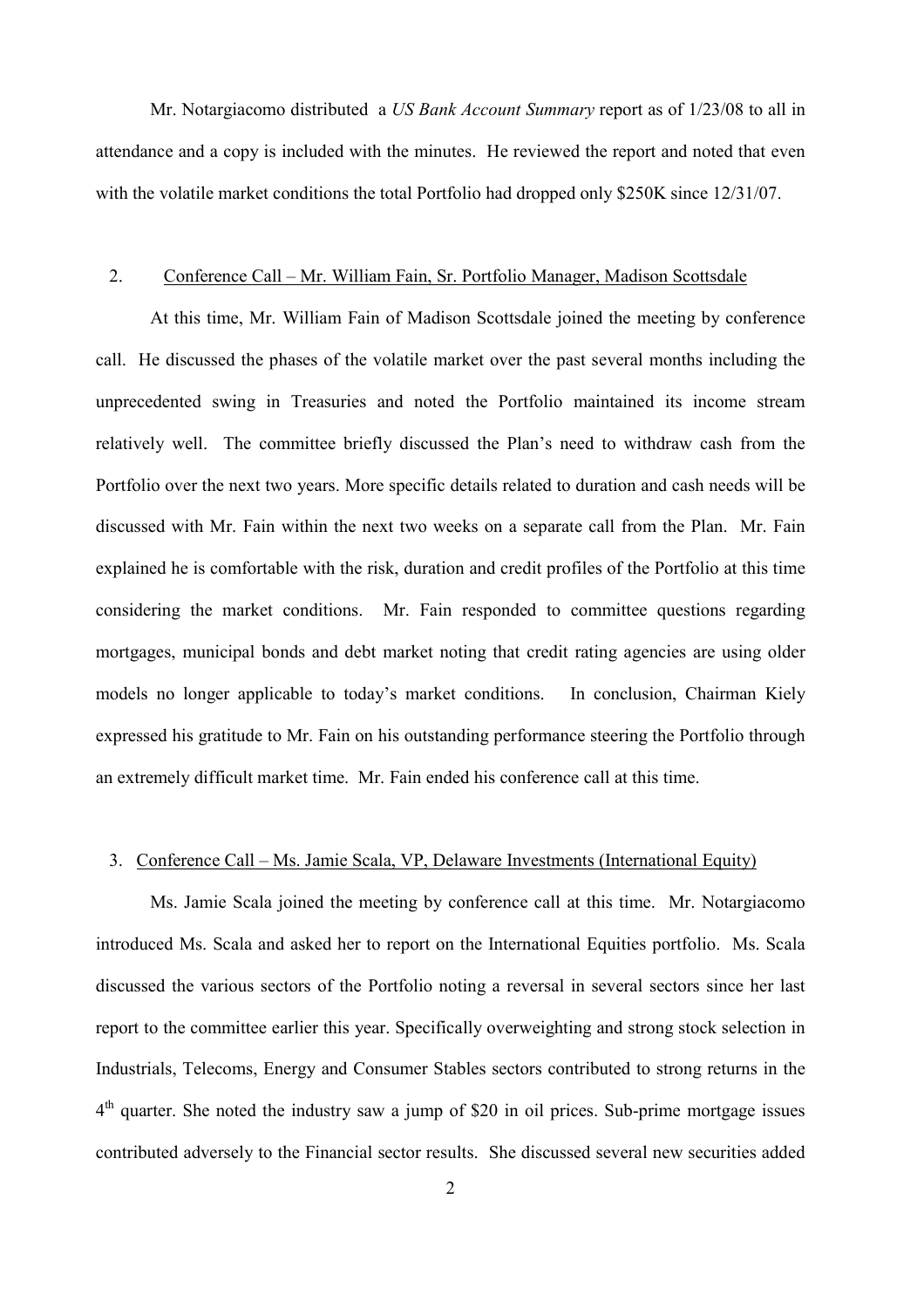during the  $3<sup>rd</sup>$  and  $4<sup>th</sup>$  quarters as well as weighting changes in existing securities. Ms. Scala responded to questions regarding country allocations, benchmark, hedging and International Equity ADR. She noted that exchange rates in the  $4<sup>th</sup>$  quarter were mostly beneficial for international investing. Mr. Notargiacomo thanked Ms. Scala for her work on the Portfolio and the conference call ended. Chairman Kiely asked for clarification regarding ownership of Mondrian and Dubilo & Hill responded they will report back to Mr. Kiely. The committee discussed Delaware's match to EAFE benchmark in the European market and a possible need for another manager for emerging markets.

## 4. Citigroup / Dubilo & Hill  $-4$ th Quarter 2007 Review

Copies of a report titled Global Economic Update were distributed to all in attendance and a copy is included with the minutes. Mr. Ned Dubilo reviewed the Global Economic Update report which included topics of Global Liquidity Crisis, Health of Financial Markets, Global Fixed-Income Outlook, and Global Equity Outlook.

Mr. Frank Hill distributed a Cash Flow Modeling report and Proposed Equity Allocation chart to all in attendance and a copy of each is included with the minutes. Mr. Hill reported the figures in the Cash Flow Modeling report reflected the cash needs of the Plan as had been previously discussed with Mr. McGrail and Mr. Edwards. Mr. Hill discussed various options of how to withdraw the cash from the two portfolios (Bonds/Equity) including difficulty encountered when an equity asset class would fall below the manager minimum. The Proposed Equity Allocation model reflects the elimination of individual equity asset managers by using ETF's. Mr. Hill noted this model is not a recommendation at this time, but was prepared as a concept for discussion purposes based on the revised cash flow of the Plan. The committee will need to decide on any change to equity allocations including whether to modify the current 80/20 asset split. The committee discussed the conceptual equity allocation model as it related to cost, passive management approach, risks and asset classes. Mr. Hill distributed three Global Wealth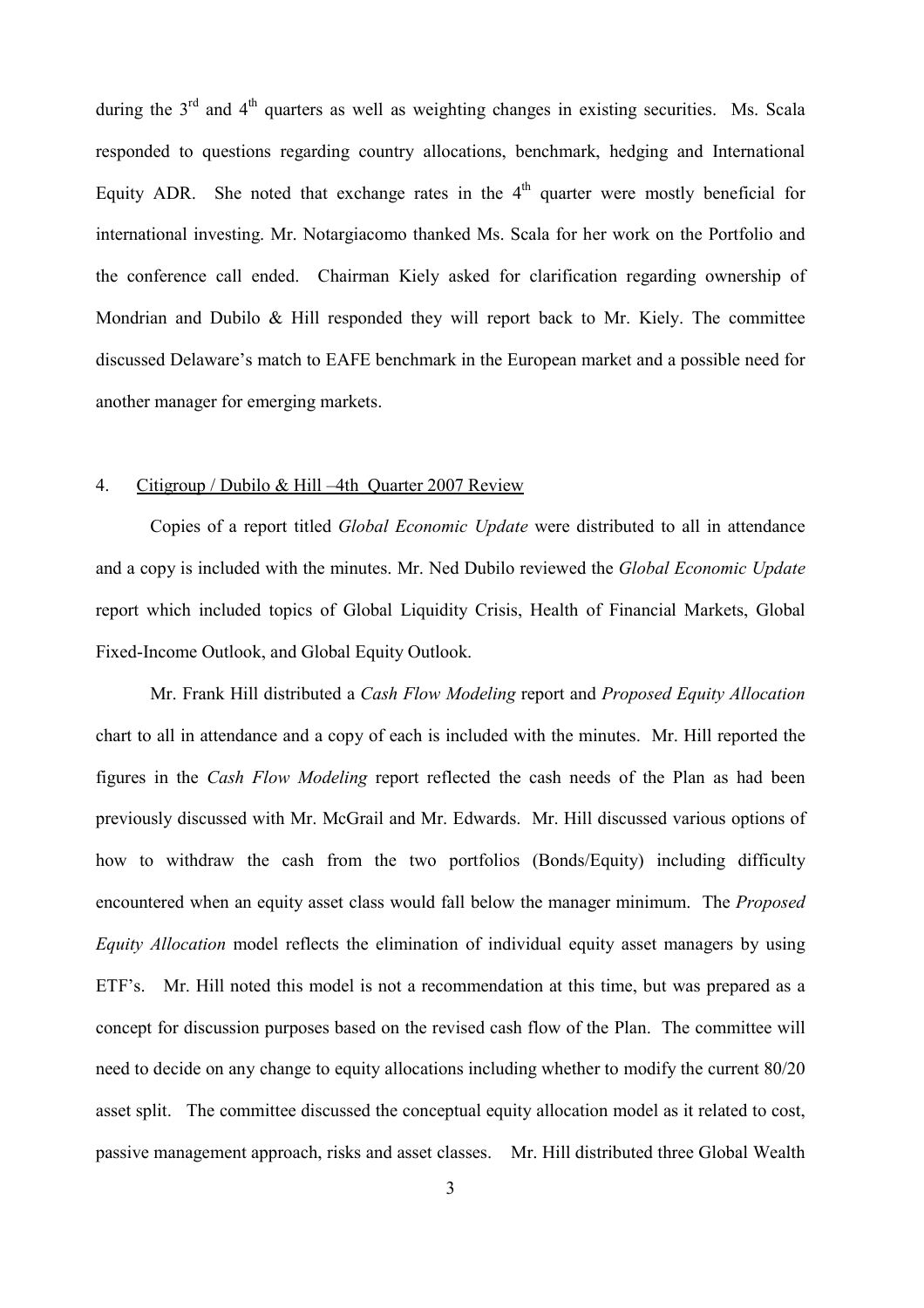Management Traditional Asset Classes models to all in attendance and a copy of each is included in the minutes. Mr. Hill discussed the models including the Historical Performance for Strategic Allocation section shown for each. Mr. Hill stated that based on projected cash flows, it is Dubilo  $& Hill's recommendation that the committee strongly consider this type of change for the$ equity portfolio. A **motion** was made by Mr. Tympanick and duly seconded by Dr. John Coldiron that the committee should move forward with this alternate equity allocation project and request that Dubilo  $\&$  Hill produce a final equity allocation model utilizing ETF's for the Plan. The motion passed unanimously. Mr. McGrail noted that Dubilo & Hill would have to also determine how this change would affect the Investment Policy Statement. The committee briefly discussed ETF liquidation and tax consequences. Mr. Tympanick suggested Mr. Edwards be consulted for any tax implications as a result of this alternate equity allocation revision. It was agreed that the next meeting be scheduled as soon as possible and based on member schedules could be held the last week of February or early March. The purpose of the meeting would be to review and approve a revised equity allocation as discussed and voted in today's meeting and modify the Bond/Equity split if needed. Dubilo & Hill will send proposed dates for the meeting to Ms. Ivester who will coordinate with the committee to select a final date. Lastly, Mr. McGrail stated that going forward if the committee continues a meeting following the departure of Dubilo & Hill representatives, only topics that do not affect Dubilo & Hill would be discussed.

## Adjournment

A **motion** was made and duly seconded to adjourn the Investment Committee meeting at 11:30am. The motion passed unanimously.

A true record transcribed on February 1, 2008.

 $\mathcal{L}_\text{max}$  and  $\mathcal{L}_\text{max}$  and  $\mathcal{L}_\text{max}$  and  $\mathcal{L}_\text{max}$  and  $\mathcal{L}_\text{max}$